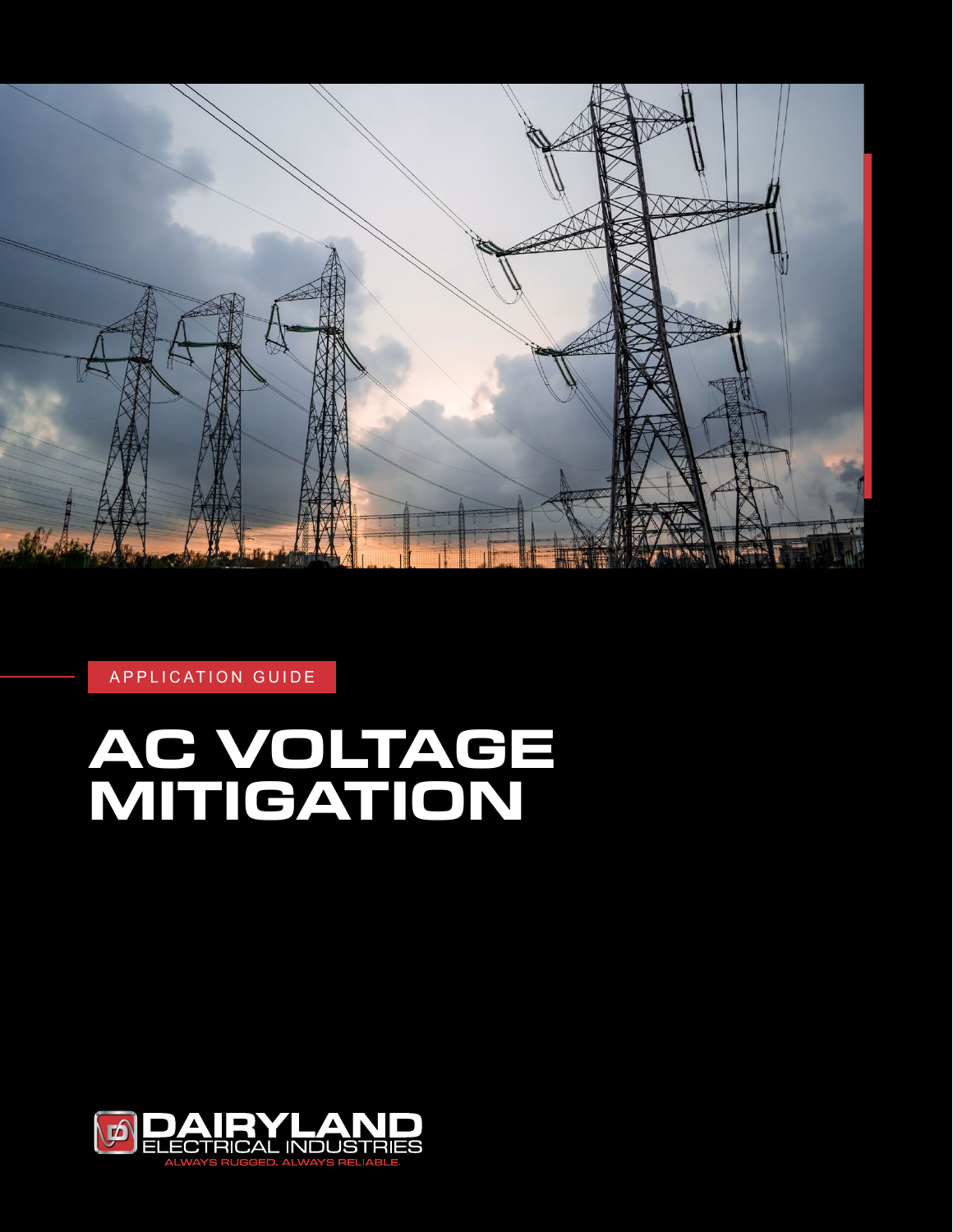#### **INTRODUCTION**

AC voltage can appear on cathodically protected pipelines adjacent to electric power distribution or transmission lines. This paper discusses the phenomena, as well as mitigation goals, products, and grounding systems needed for effective reduction in induced AC voltage.

The general technique for mitigating induced AC voltage is to connect the pipeline at appropriate locations to a suitably low impedance grounding system in order to collapse the voltage to a safe value. This must be accomplished without negatively affecting impressed current cathodic protection (CP) systems used for corrosion management on pipelines, and is covered as we transition from the problem description to the solution description.

#### **ELECTRICAL EFFECTS UPON PIPELINES**

Pipelines are typically steel construction with very effective dielectric coating to aid in minimizing CP current requirements. While good coatings help with cathodic protection, they act as insulation for other electrical signals as well, allowing AC induction from overhead power lines to appear on the pipe. The same principle is at work in transformers that use magnetic induction to cause a voltage and current to appear on the output side. This unintended effect on pipelines can be a significant safety concern for pipeline personnel, as the voltage is accessible at metallic contact points.

AC voltage and current can appear on pipelines due to three different mechanisms. During construction, capacitive coupling from the voltage on the power line can cause an isolated section of unburied welded pipe to elevate in voltage, acting as a capacitor. This effect is negated when the pipeline is buried and in contact with earth. A second transfer method, resistive coupling, results during AC powerline faults, when there is adequate voltage present to initiate an arc through the soil to the pipeline. This is a function of soil resistivity, separation distance, and voltage. Mitigation systems can address resistive coupling-related damage if such systems are installed where arc propagation is possible, but in some cases these systems are not present unless users have also focused on the third method of transfer, AC induction.

The most identifiable AC interference effect relates to steadystate induction caused by the magnetic field associated with current flow on the power line. Steady-state AC voltage can easily be measured or felt to understand that the pipeline is subject to unwanted electrical effects. The continuous nature of the phenomenon makes it easy to detect. The level of induction is affected by many factors, including powerline load current, separation distance of each phase from the pipeline, phase transpositions, changes in pipeline distance or orientation, soil resistivity, coating quality, and others.

AC mitigation is intended to address the steady-state nuisance or hazard, but there are additional risks that must also be addressed. AC faults on the powerline occur when some form of insulation breakdown has occurred, and result in a very short term, high amplitude current flow. This temporarily causes coupling to the pipeline of high current and voltage in exactly the same manner as the steady-state effect, but at unsafe levels. The result on a coated pipeline, without mitigation, will be unacceptable touch voltage and step voltage for workers, and possible insulation breakdown and arcing on pipeline systems. Mitigation involves properly addressing both steady-state and fault conditions to limit such voltage hazards.



*Electric and magnetic fields can cause unwanted voltage to appear on nearby pipelines creating a safety risk and corrosion threat.*



*Mitigation systems such as zinc ribbon direct bonded to address safety and corrosion risks from induced AC cause adverse affects on your CP system.*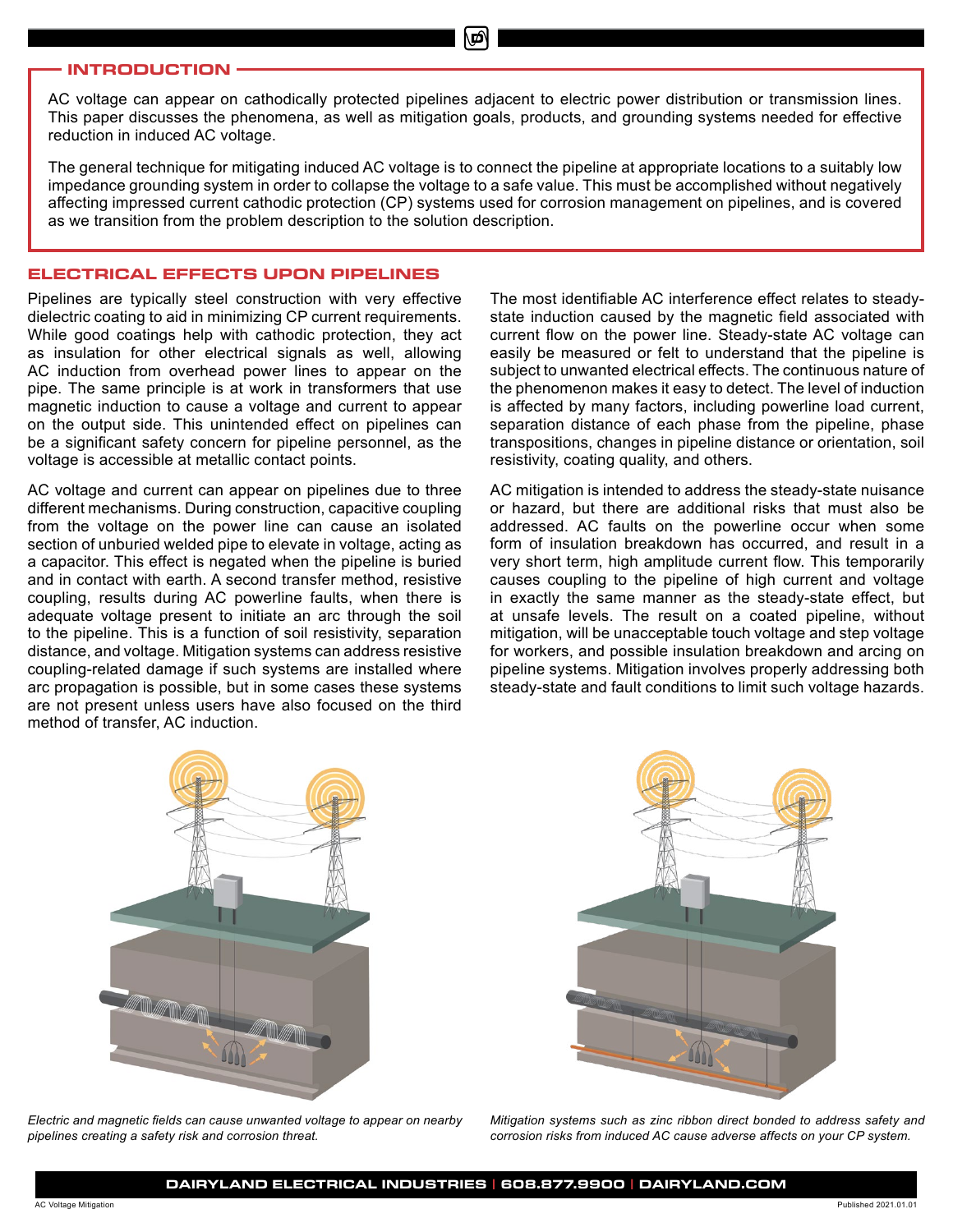Mitigation typically begins with software modeling by specialized consultants, inputting the various factors listed above to arrive at a voltage map at all points along the pipeline. Then, applying low impedance grounding points at various locations along the affected area indicates the likely performance achieved by the final installation, which would include the appropriate grounding system arrangement and the decouplers used as the connection device between the pipeline and the grounding system. Decouplers prevent DC interaction between the pipeline and grounding system, but pass AC signals and collapse the induced voltage. These devices are explained later in this article.

Lightning presents one additional risk to pipeline systems, as the nearby well-grounded power line structures increase the exposure. With a fast rising waveform, lightning current produces large voltage differences as it flows through the inductance of the conduction path (wire, pipe, etc). Lightning and AC have different characteristics, but the basic risks are similar to the pipeline operator. AC mitigation systems which reference the pipeline to local earth can have the effect of limiting coating stress, arcing, and worker hazards, however additional step and touch voltage review is needed to assure such protection for lightning. Properly designed grounding mats are necessary to address step and touch voltage risks specific to lightning, and are commonly applied at test stations, around above grade piping, and near other structures which could be contacted. More information on grounding mat application is included further on in this article.

## **GOALS AND CRITERIA FOR SAFETY AND CORROSION-PREVENTION**

Industry identifies the human health concerns associated with AC and lightning effects in NACE Standard Practice SP0177, which can be downloaded from the NACE website www.nace.org. That document outlines guidance of keeping AC touch voltage limited to below 15V for human health. This value presumes certain factors, and should be considered a mere guideline. AC induction can vary widely due to seasonal soil variations and power line loading. Pipeline AC voltage readings should be obtained using a datalogger over a period of time, to assure that peak potentials have been identified. Recall that these readings are steady-state values, and under fault conditions the induced voltage will be much higher – far beyond the 15V safety limit. Therefore, it is very shortsighted to ignore AC fault conditions, even if low steady-state voltages are found. Many AC mitigation systems are installed to address such conditions.

Beyond human health issues, AC corrosion also warrants examination from a mitigation perspective. Even when low levels of induction are unmitigated, or when mitigation systems yield partial AC voltage reduction, the remaining value may seem insignificant, however, AC corrosion phenomena can easily occur. AC corrosion can be found when adequate AC current density exists at small coating defects. An unwanted consequence of new, high resistance coatings, AC induced current exchange between the pipeline and soil at small coating defects can achieve very high current densities – the amount of current flow per square unit of area. Industry studies point the user to concern at values approaching and exceeding 100A/m<sup>2</sup> . Note that at a more comprehensible scale, this equates to 10mA per  $cm<sup>2</sup> - a$  value easily achieved on many pipelines. Coupons designed with a 1  $cm<sup>2</sup>$  area are useful in taking current density measurements to determine risk. In general, only areas with low soil resistivity typically have AC corrosion occurring at small coating defects. See NACE document 35110 for more information on AC corrosion phenomena. AC mitigation consultants should always consider AC corrosion while performing analysis for worker safety, as it necessarily involves possible further reduction of the resulting mitigated AC voltage from that level adequate for human health issues. This in turn has effect upon the final grounding system design to achieve that criteria, involving additional material (if all other factors are held the same) and additional cost.

## **DECOUPLERS**

AC mitigation can be accomplished by direct connection of the pipeline to a suitable grounding system, but such action would negatively impact cathodic protection. Decouplers have a long history of effectively providing DC isolation of cathodically protected structures from other objects or grounding systems, and eliminate the effects that come from direct bonds. Dairyland pioneered solid-state decoupler design and use to solve these challenges. Products such as the PCR, SSD and PCRX offer DC isolation and AC continuity under normal conditions, and instantaneously switch to a voltage clamping mode at a low and safe value of several volts – above any normal CP voltage, but low enough to provide worker safety. The fail-safe design provides for a failed-shorted result if the product is exposed to current/time beyond the device energy capability. However, product ratings, per project, are to be chosen to exceed the modeled AC steady-state and fault conditions, such that the device will not fail during or after exposure to the anticipated AC fault. Dairyland devices have been used for decades in harsh field conditions around the world, and failures are exceedingly rare. Products should be chosen and applied to meet the site conditions, ratings, and regulatory requirements. A summary table below shows the typical Dairyland products and ratings used for AC mitigation. Other Dairyland products and applications can be found at www.dairyland.com.



*Dairyland decouplers: SSD, PCR, PCRX*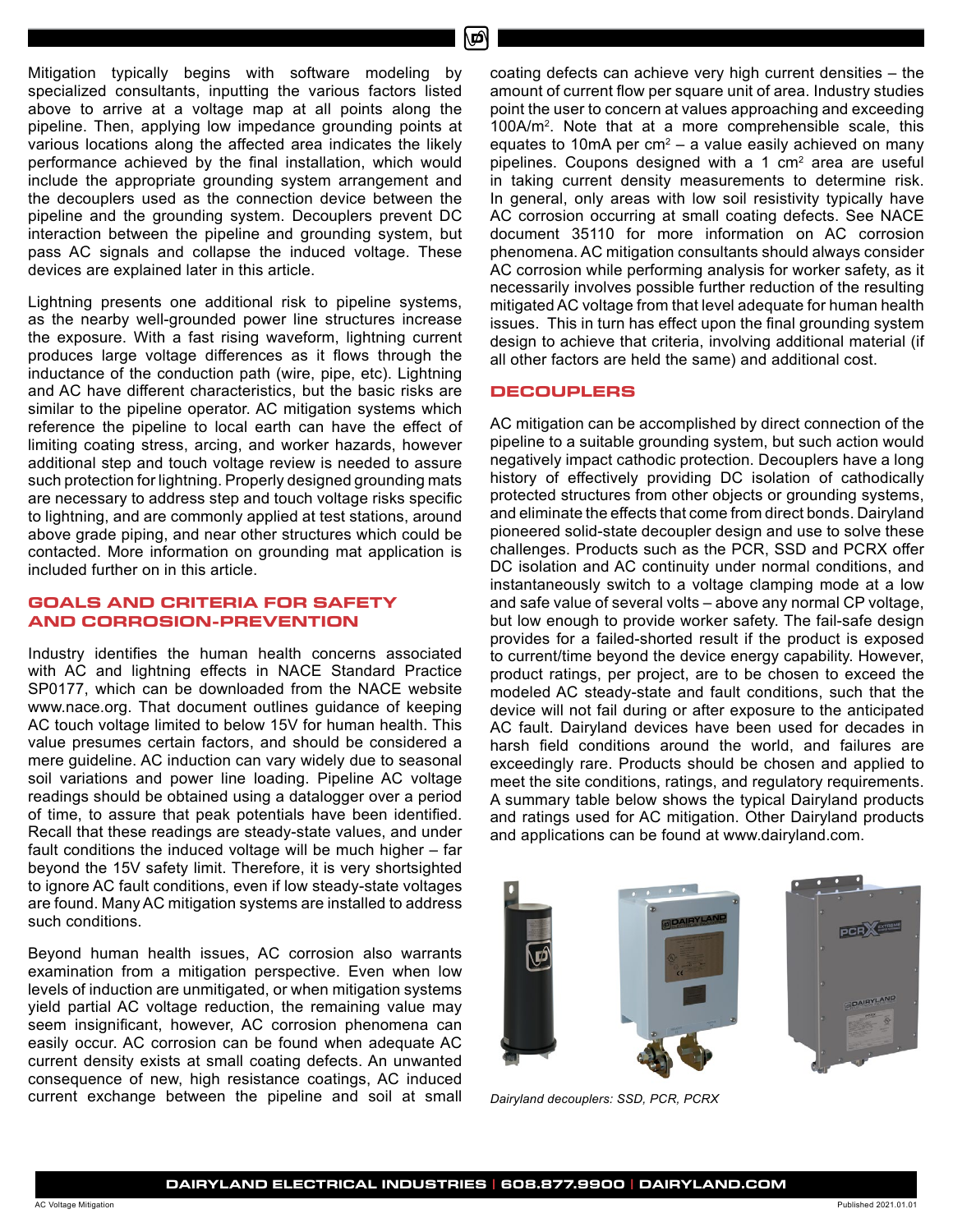Most decoupler installations are above grade, where a rainproof product is suitable, while some installations require product out of sight and below grade. Below grade installations require a submersion-rated decoupler and suitable sealing over terminals and connections. Regarding hazardous locations, almost all locations above grade along a crosscountry right-of-way are non-hazardous, but insulated joints, valves, equipment, and facilities often involve Div 2/Zone 2 sites, or possibly Div 1/Zone 1 in areas where flammable gases or vapors are present. All Dairyland decouplers for pipeline applications have at least a Div 2/Zone 2 certification, which can also be used in "ordinary" (non-hazardous) locations.

#### **AC Mitigation Grounding Systems**

Dairyland does not design grounding systems for mitigation, but can provide useful guidance on many factors that influence the design and help create a successful outcome. Design firms can model the AC effects under steady-state and fault conditions, and determine the suitable grounding system design that will achieve a low resistance and reduces AC voltage to the desired level, considering worker safety and AC corrosion issues. Consultants determine the quantity and spacing/location of each decoupler to achieve an adequately low induced voltage. Optimum spacing will consider the needed voltage reduction between connection points, balanced against the quantity and cost of decouplers.

## **Grounding System Material and Decoupling**

Grounding systems can be constructed using any appropriate metal system that provides a resulting low impedance connection to earth, and which is compatible with the characteristics of the soil, considering corrosivity. While various metals have a range of galvanic potentials, the use of a decoupler electrically isolates the DC potential of the grounding material from that of the pipeline, allowing the use of any suitable material.

|                                    | SSD | <b>PCR</b> | <b>PCRH</b>  | <b>PCRX</b> |  |
|------------------------------------|-----|------------|--------------|-------------|--|
| <b>Fault Current Rating</b>        |     |            |              |             |  |
| 1.2kA                              | ✓   |            |              |             |  |
| 2kA                                | ✓   |            |              |             |  |
| 3.7kA                              | ✓   | ✓          | ✓            |             |  |
| 5kA                                | ✓   |            | ✓            | ✓           |  |
| 10kA                               |     |            | $\checkmark$ |             |  |
| 15kA                               |     |            | ✓            |             |  |
| <b>Blocking Threshold</b>          |     |            |              |             |  |
| 2/2                                | ✓   |            | ✓            |             |  |
| 3/1                                | ✓   |            |              |             |  |
| 4/1                                |     | ✓          |              |             |  |
| 3.0/0.5                            |     |            |              | ✓           |  |
| 3.5/0.5                            |     |            |              |             |  |
| 4.5/0.5                            |     |            |              | ✓           |  |
| 6/1                                |     | ✓          |              |             |  |
| <b>Steady State Current Rating</b> |     |            |              |             |  |
| 45A                                | ℐ   | ℐ          | ℐ            | ✓           |  |
| 80A                                |     | Optional   |              |             |  |
| <b>Steady State Current Rating</b> |     |            |              |             |  |
| 100kA (8x20)                       | ✓   |            | ℐ            | ✓           |  |
| <b>Hazardous Location Rating</b>   |     |            |              |             |  |
| Div 1/ Zone 1                      |     |            | ✓            |             |  |
| Div 2/ Zone 2                      | ✓   |            |              |             |  |

With no resulting cathodic protection interaction between pipeline and grounding material, the decoupler optimizes the CP system and avoids interference issues. Experience with direct connected (e.g. no decoupler) mitigation systems has shown that notable interaction takes place between the impressed current CP system and the grounding system. Either the grounding material will appear as a massive coating defect and require CP current, or act as an anode and sacrifice itself. Decouplers avoid that issue and allow any material to be used, keeping separate the CP system from the grounding system as viewed from a DC standpoint. For AC effects, the pipeline and grounding system appear to be continuously bonded together by the decoupler, to mitigate (collapse) the induced voltage, and pass the available AC current.

#### **Point vs. Continuous Mitigation**

Mitigation grounding systems can be designed and constructed as point grounds or continuous systems. Point mitigation reduces pipeline potentials only at specific sites along the pipeline, generally at accessible locations (e.g., above ground valve sites) where only localized mitigation is desired. Continuous mitigation is used to reduce the pipeline potentials along an entire segment of pipeline.

#### **Installed Point Mitigation Grounds**

For point mitigation, local grounding will reduce the voltage in the vicinity, by connection to one of various types of grounding systems. Options for point grounding include copper rod stacks or arrays, CP anodes used as grounds, horizontal or vertical pipe in backfill, deep wells, etc. Care should be taken if using anodes to assure that the cables have adequate ampacity, as small diameter wires are often used. Recall that anodes used as mitigation grounds will not function as anodes for the pipeline, as the decoupler will block DC flow.

## **Existing Point Mitigation Grounds**

Some existing objects can be used as grounds for the purpose of point mitigation. Care must to taken in considering the effects of bonding the pipeline to that structure via a decoupler, relative to safety. Acceptable structures include casings, culverts, fences, and abandoned bare or poorly coated pipelines. Some of these structures specifically should be bonded into a mitigation system via a decoupler, to avoid high voltage differences during fault or lightning conditions between the pipeline and the adjacent object. As an example, a road casing is located very close to the pipeline and has a very low resistance to earth, inviting an arc from an influenced pipeline if not bonded via a decoupler.

#### **Unacceptable Point Grounds**

There are structures that are unacceptable for use as a mitigation ground – namely distribution and transmission structures/grounds - because bonding will transfer very high potentials directly onto the pipeline in the event of a lightning strike or an AC line-to-ground fault to the transmission tower. Results can include arcing at insulated joints, coating puncture, and much higher magnitude AC current flow, as the pipeline is now part of the conductive circuit fault return path, instead of merely being subject to a modest induced current. In this case, the full phase-to-ground fault current of the transmission line will be assumed to flow, resulting in a large decoupler